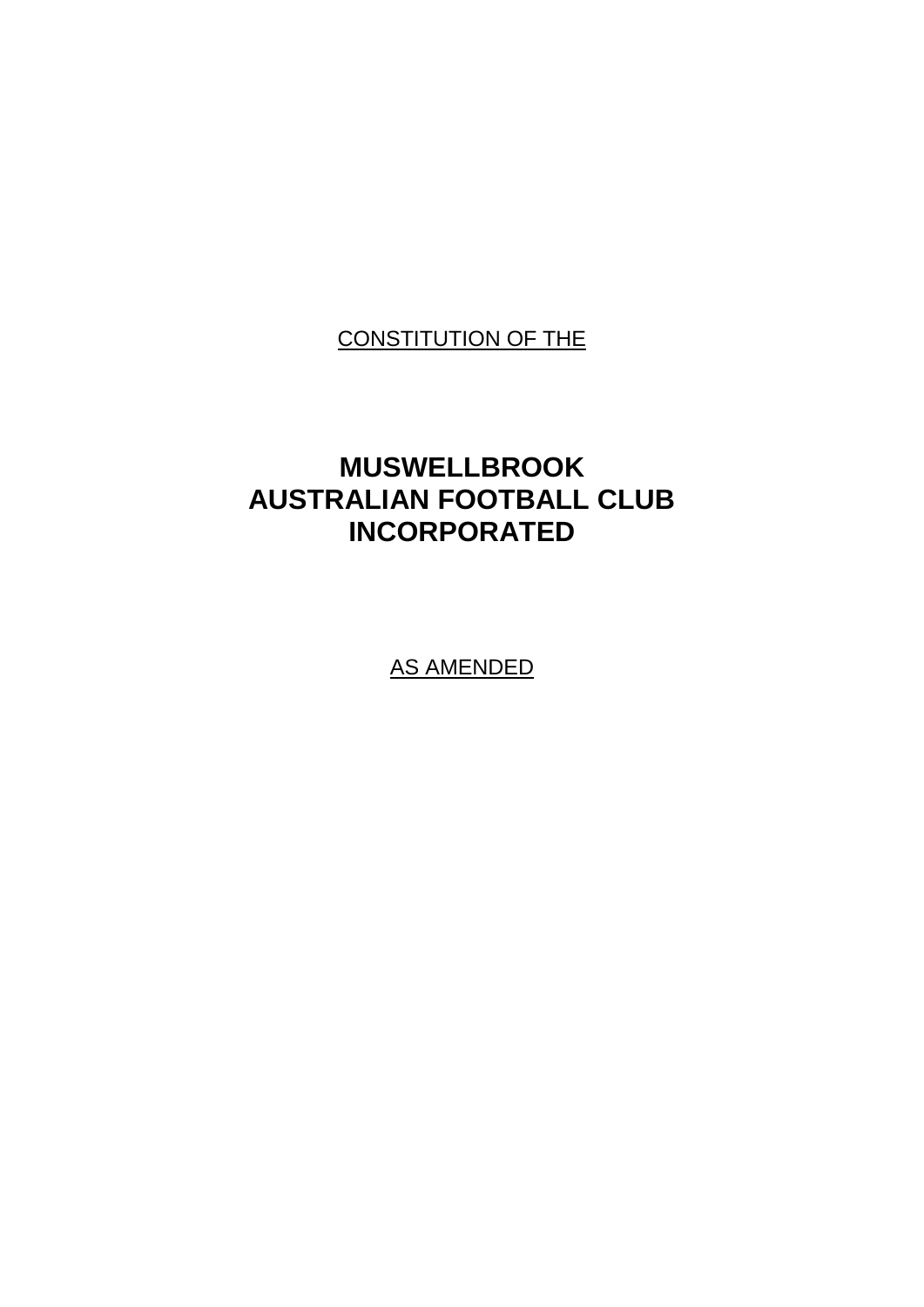# **CONSITUTION OF THE MUSWELLBROOK AUSTRALIAN FOOTBALL CLUB INCORPORATED**

#### **1. NAME**

The name of the club shall be Muswellbrook Australian Football Club Incorporated hereinafter referred to as the "Club".

#### **2. OBJECTS**

The objects of the Club shall be:

- a. to promote, advance, foster and cultivate the game of Australian Football.
- b. to assist in the educational advancement of the community by means of the development of a sense of fair play and a love of sport, in particular Australian Football.
- c. to educate, train, coach and encourage Members of the Club in the game of Australian Football so that all Members have the opportunity to reveal their maximum potential.
- d. to encourage Members of the Club to assist in the development of Australian Football throughout Australia but particularly within those areas of Muswellbrook and surrounding areas.
- e. to encourage and promote Australian Football into the school system of the Upper Hunter.

#### **3. MEMBERSHIP**

- a. Membership shall be open to any Member of the community who possesses an interest in the game of Australian Football.
- b. There shall be the following categories;
	- ➢ Ordinary Member
	- ➢ Junior Member
	- ➢ Honorary Life Member
	- ➢ Honorary Member
- c. The Ordinary Members and Honorary Life Members only shall be the general body of the Members of the Club with the right to elect the committee and vote at general meetings.
- d. The Annual Membership subscriptions for all categories shall be determined at each Annual General Meeting. Membership and/or Registration Fees must be paid in full before any player registration will be forwarded to the League.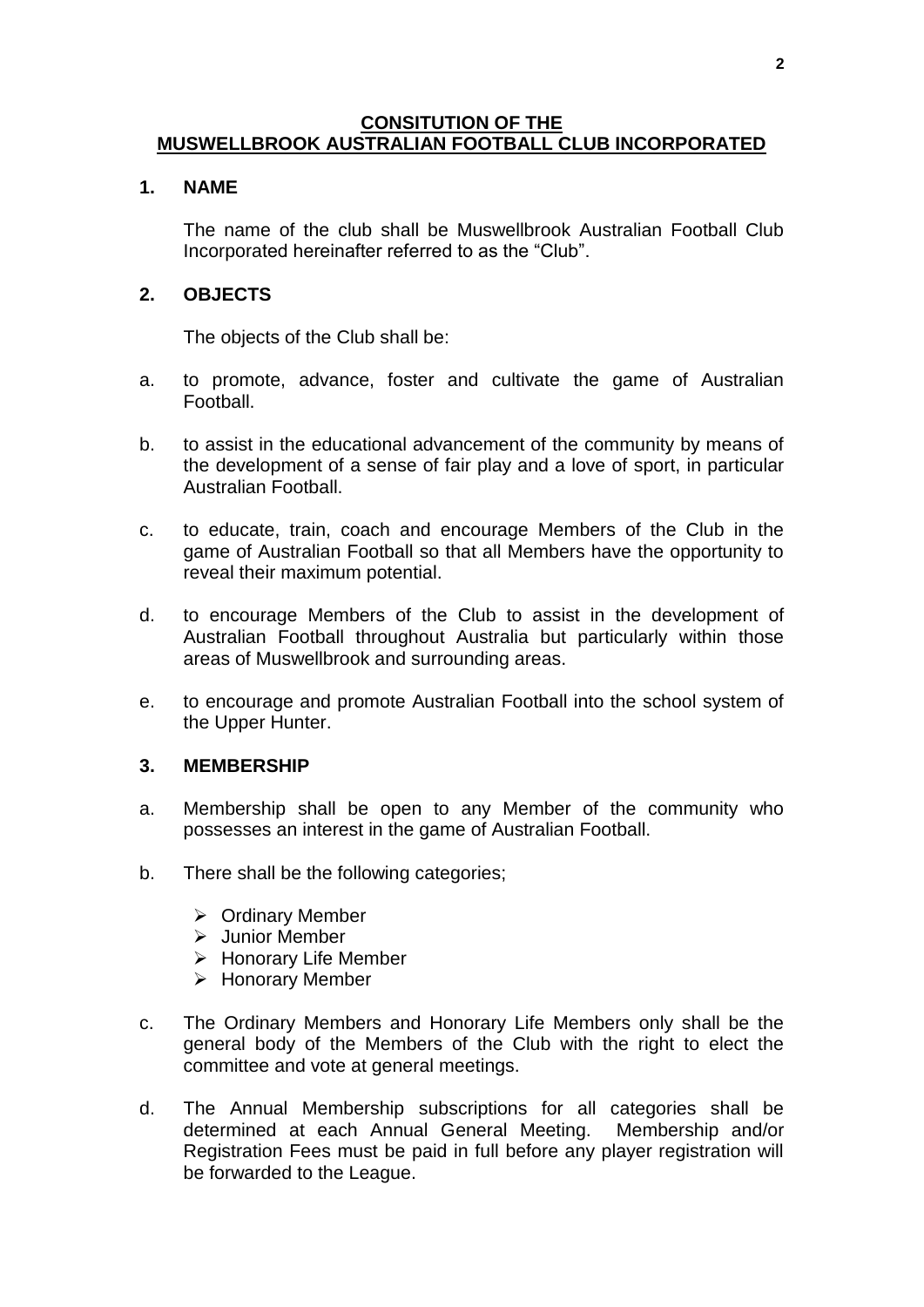- e. A Member having paid his annual subscription shall be deemed financial until the succeeding years subscription is due. Membership subscription shall be due by the first home and away game each year.
- f. A register of Members shall be maintained showing in respect of each Member his name, address and the date of commencement of membership.
- g. A properly constituted Annual General Meeting or Special General Meeting may appoint a person as a Honorary Member or Honorary Life Member of the Club in recognition of services rendered in promoting the interests and objects of the Club, any Committee Member who has served for five (5) years consecutively, any Player who has played 150 games for the Club. Only one (1) Honorary Life Member shall be elected in any financial year of the club. Election of Honorary Life members must be approved by a three fourths majority of the Financial Members present.
- h. Any Member found guilty of conduct prejudicial to the interest of the Club may be suspended for a period not exceeding 12 months, or may be expelled by the Committee, provided that the accused Member has been given the opportunity to defend the charge/s made against that member. The opportunity of the hearing is to be at the convenience of both the Committee and the accused, the accused member shall be advised in writing of the time of hearing, venue at least 24 hours prior to meeting. Failure to attend shall not be a legitimate excuse to postpone the meeting.
- i. Any member so suspended or expelled shall have the right to appeal to the next general meeting, which may confirm, vary, or revoke the Committee's decision to penalise said member. Voting on this issue shall be by secret ballot at the Chairpersons discretion.
- j. A member being granted life Membership shall have no voting rights at Committee Meetings unless they are elected to the current Committee of the Club.

#### **4. CLUB COLOURS**

The official playing uniform of the Club shall be the  $12<sup>th</sup>/16<sup>th</sup>$  Hunter River Lancers being White and Royal Blue.

# **5. COMMITTEE**

a. The business and affairs of the Club shall be under the management of the Committee consisting of a President, Senior Vice President, Vice President, Honorary Secretary, Honorary Treasurer, Publicity and Promotional Officer, and four (4) to eight (8) Members, all of whom shall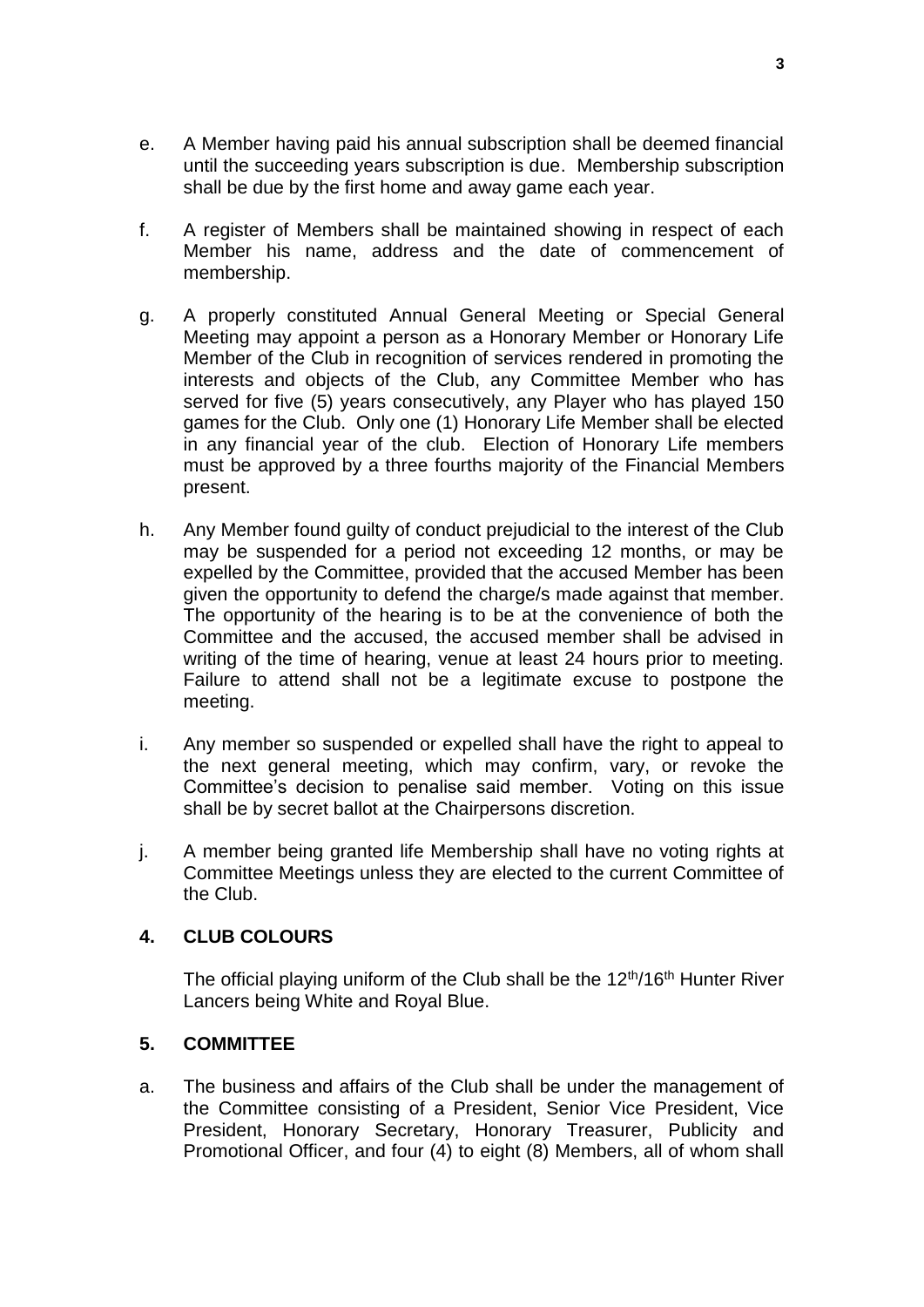be elected by the financial Members present at each Annual General Meeting of the Club.

- b. The Committee shall, subject to decisions made at General Meeting, exercise all powers of the Club and do all such acts and deeds as may be necessary or expedient to carry out the objects of the club.
- c. Any financial Member may be nominated and such nominations shall be made in writing and shall be proposed and seconded by two (2) financial Members of the Club and acknowledged by the nominee and such nomination is to be in the hands of the Secretary prior to the meeting. Where no such written nomination has been received for a position, nominations may be called from the floor, such nominations must also be acknowledged by the nominee.
- d. Any Committee Member who has absented himself from three (3) away Committee meetings without a satisfactory explanation shall be deemed to have vacated his office.
- e. A casual vacancy, which occurs, may be filled by the Committee from the Financial Members of the Club, subject to a maximum of three (3) replacements in any one (1) financial year. A Member so co-opted shall hold office for the unexpired portion of his predecessors term. In the event that further vacancies occur that prevents a quorum being attainable or in the opinion of the Committee reduce the efficiency of the administration such vacancies shall be filled at a Special General Meeting called for that purpose.

Members so elected hold office until the Annual General meeting, which occurs after the election.

- f. The Committee shall meet monthly and/or as required to conduct the business of the Club. The president or Secretary or any of the four (4) members of the Committee shall take the chair at all Committee meetings. If the President is not present then the Vice President shall be elected to the chair and if there is no Vice President present the members in attendance shall elect a member to the chair.
- g. The Chairman at all Committee Meetings shall have a casting vote in addition to his deliberate vote.
- h. The committee shall have authority to delegate any of it's power to a sub-committee to deal with any particular matter or matters and upon such terms as the Committee may think fit. The President and the Secretary shall be ex-officio Members of all sub-committees. All subcommittees shall be answerable to and under the control of the Club **Committee**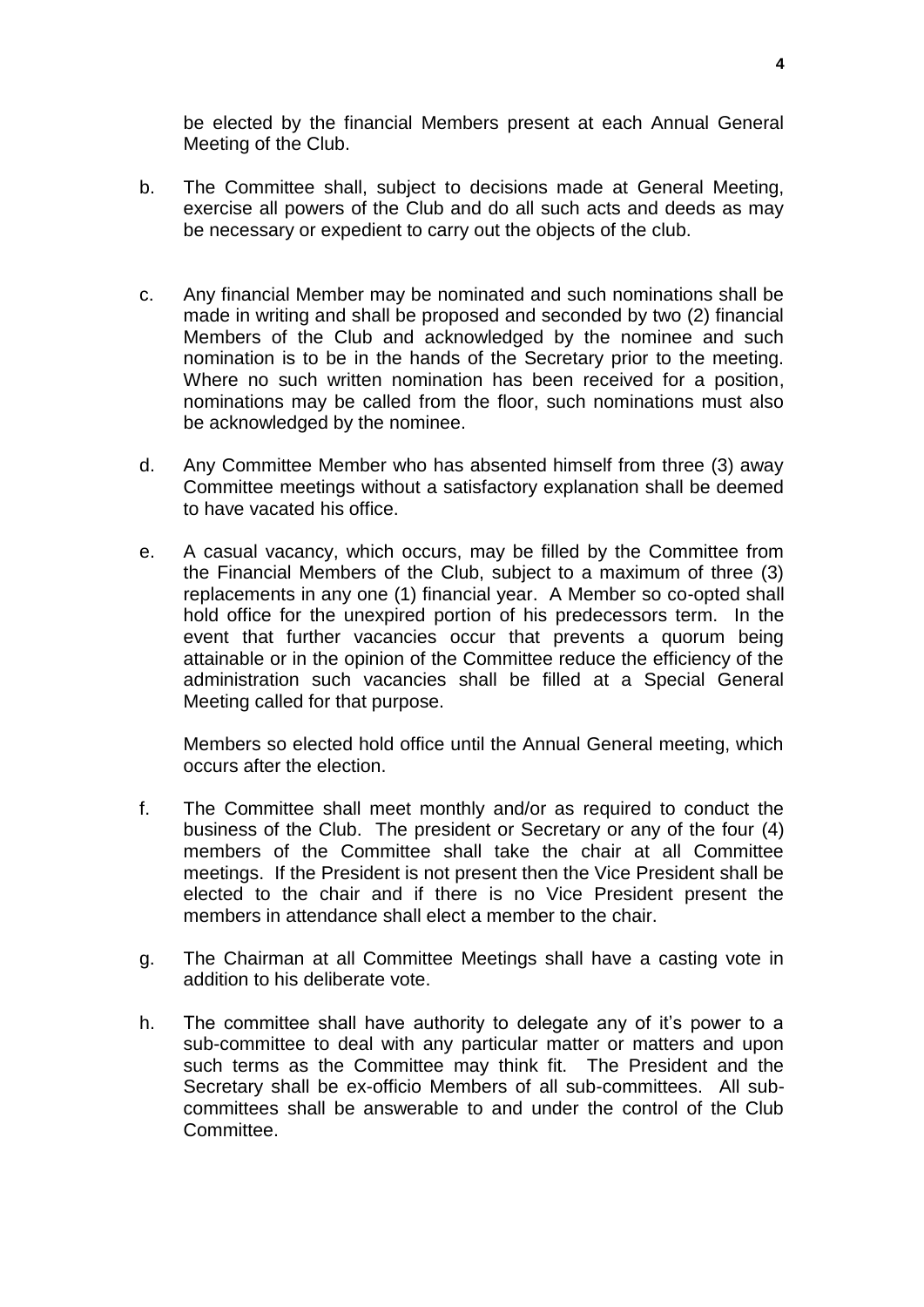- i. All acts or decisions done or made by any meetings of the Committee or any Member thereof shall, notwithstanding that it be afterwards discovered that there was some defect in the appointment of such Member, or all or any Members of the Committee, be as valid and effective as if they had all been properly appointed, unless it is proved that the appointment was made in fraud or bad faith.
- j. The quorum for Committee Meetings shall be five (5) members present in person.

# **6. ANNUAL AND SPECIAL GENERAL MEETINGS**

- a. The annual General meetings of the Club shall be conducted as soon as possible after the last official function for the year at such time and place as the Committee shall determine for the following purposes;
	- 1. To receive from the Committee a report, balance sheet and statement of income and expenditure for the preceding financial year.
	- 2. To elect Members of Committee, Patrons, honorary Legal Officer and nominate an auditor for the ensuing year.
	- 3. To determine Membership subscriptions.
	- 4. To Conduct any special business.
	- 5. Any other business of which notice shall have been given to the Secretary at least 10 days prior to the meeting.

Notice of the Annual Meeting shall be given to Financial Members no later than fourteen (14) days prior to the meeting.

- b. The Committee may at any time and shall on the requisition of four (4) Members of the Committee or 15 members stating business for which it is required convene a Special General meeting for a specific purpose. Such meeting shall be held within one (1) month from the date when the requisition is lodged with the Secretary.
- c. The Secretary shall at least 10 days before any Special General Meeting send to every member at his address in the Club books a notice of such meeting stating the time, venue and business. No business other than business of a formal nature shall be brought forward at any such meeting unless notice thereof shall have been duly given as herein provided.
- d. At all general meetings the chair shall be taken by the President or in his absence a vice President or if none of these be present by some member elected by the meeting. Every Member entitle to vote shall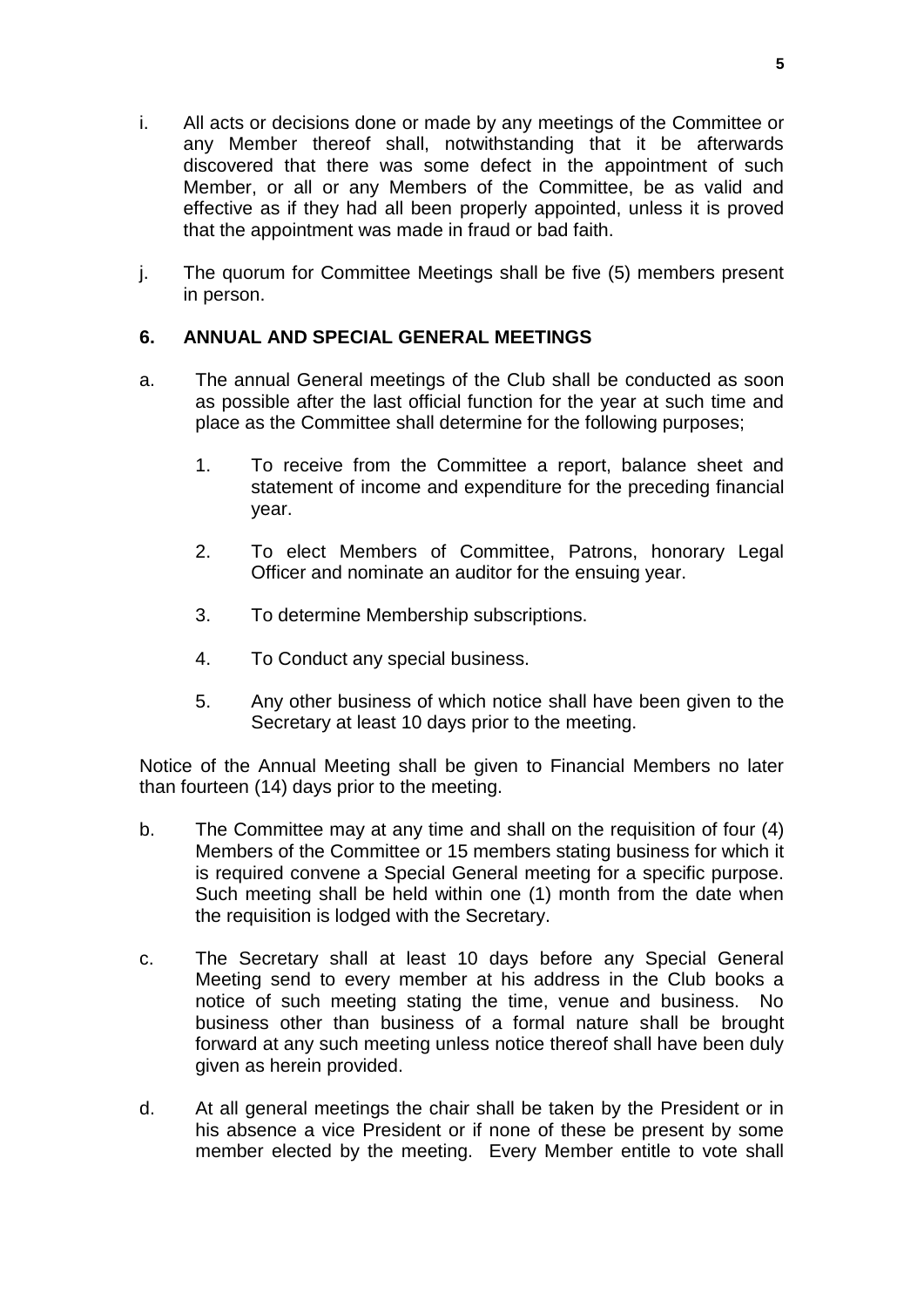have one vote in the case of an equality of votes the chairman shall have a second or casting vote.

e. The quorum at all general meetings shall be 10 members or one half of the financial membership whichever is the smaller. An Annual General Meeting shall not lapse for want of a quorum but may be adjourned by the Members present to such a day as they may appoint.

If at any special General Meeting there be no quorum within 30 minutes of the time appointed for the meeting then it shall lapse unless a majority of the Members present decide to adjourn the meeting for a period not exceeding 14 days. If there be no quorum within 30 minutes after the time appointed for such adjourned meeting then the meeting shall lapse altogether.

A meeting shall be adjourned, if any time during the course of such meeting, a quorum ceases to be in attendance.

- f. At any meeting a declaration by the Chairman that a resolution has been carried or not shall be conclusive, except as provided in 6(g).
- g. A ballot shall be conducted if demanded by eight (8) or more Members.
- h. Only Members present in person shall be entitled to vote.

#### **7. DUTIES**

- a. The Secretary shall carry out his duties under the direction of the Committee and keep a true record of all minutes of all meetings, attend to correspondence, issue notices for meetings, keep records and carry out such duties as the Committee directs.
- b. The Treasurer shall receive all monies payable to the Club and receipts for same shall be issued. All monies so received shall be paid into the bank accounts of the Club.
- c. The Treasurer shall present at each Committee meeting a balance of the finances of the Club and shall keep proper books of account of all monies received and disbursed and generally preform all such duties as directed by the Committee.

#### **8. FINANCE**

- a. The financial year shall be from and to 14 days prior to respective Annual General Meetings.
- b. All monies of the Club shall be paid into the account of the Club at such bank as the Committee may direct.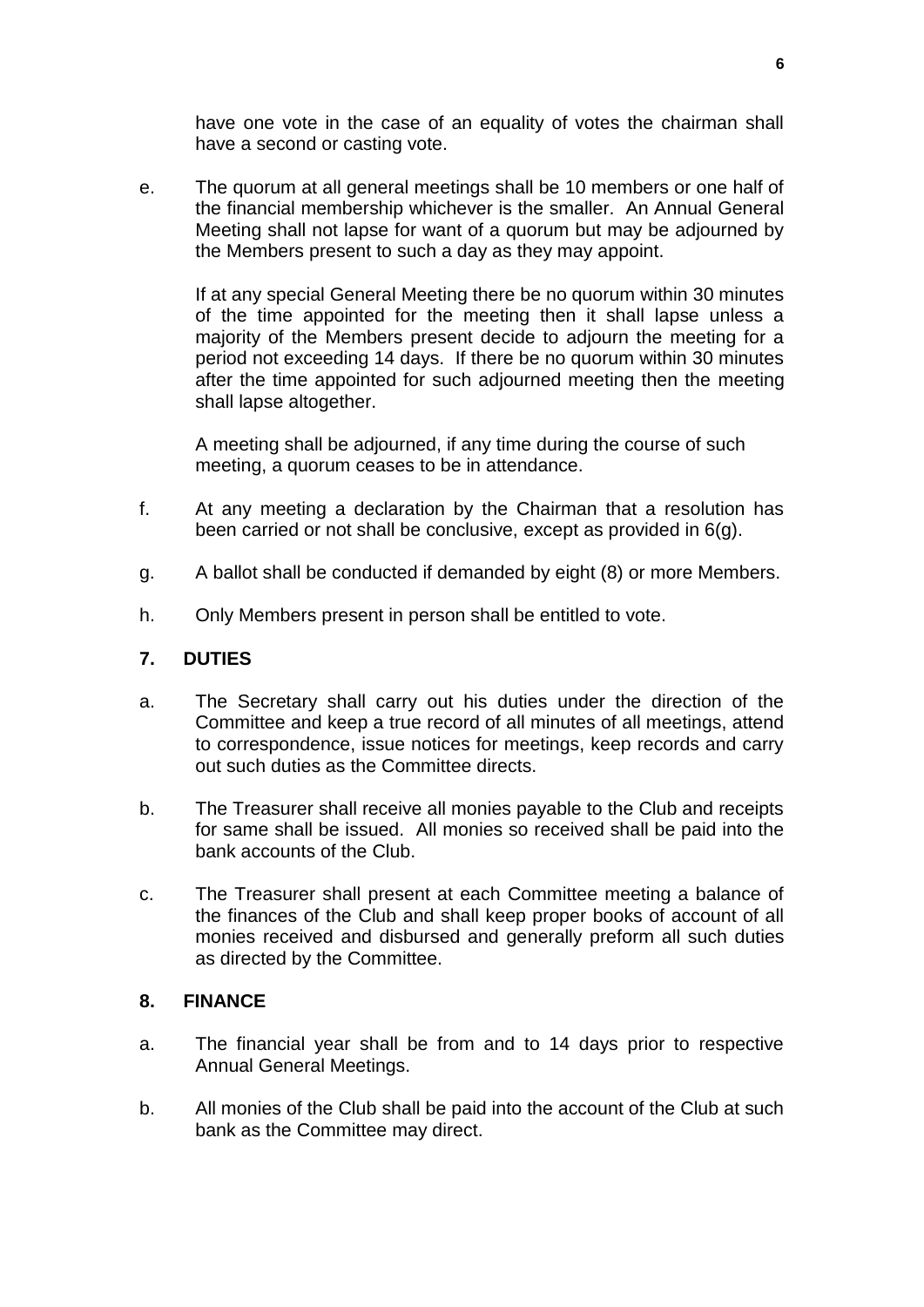- c. Any subcommittee charged with handling any monies for a specific purpose shall pay such monies into an account approved by the Committee and shall maintain records of all financial receipts and expenditures. A financial statement must be available monthly for the Committee's consideration.
- d. No monies shall be drawn form the Club's account other than by cheque signed by any two of three signatories authorised by the Committee.
- e. The Annual Statement of income and expenditure shall be accepted if prepared by an appropriately qualified person/persons without being audited.
- f. The Members at an Annual General Meeting or a Special General Meeting shall have the power to invest the funds of the Club in Government Bonds or Interest Bearing Term Deposits of Banking Institutions.
- g. The Members at an Annual General Meeting or a Special General Meeting shall have the power to raise or borrow for the purposes of the club, any sum or sums of money provided that written notice of proposed borrowing is circulated to all members at least seven (7) days prior to the meeting at which a three fourths majority of the Members present will be required to carry such resolution.

#### **9. TRUSTEES**

Unless otherwise determined the members of the Committee of the Club for the time being shall be deemed to be the Trustees of the Club; to hold any property real and personal belonging to the Club.

#### **10. ADMENDMENTS TO CONSITUTION**

This shall be the only Constitution of the Muswellbrook Australian Football Club and shall come into force forthwith and shall not be altered, varied, added to or repealed unless by a three fourths majority of Financial Members present at an Annual General meeting or a Special General meeting convened for that purpose.

#### **11. SUPPLY OF COPY OF CONSTITUTION**

The Secretary shall supply a copy of the Constitution without charge;

- a. To all new Members on joining.
- b. On reasonable request, to any existing Member.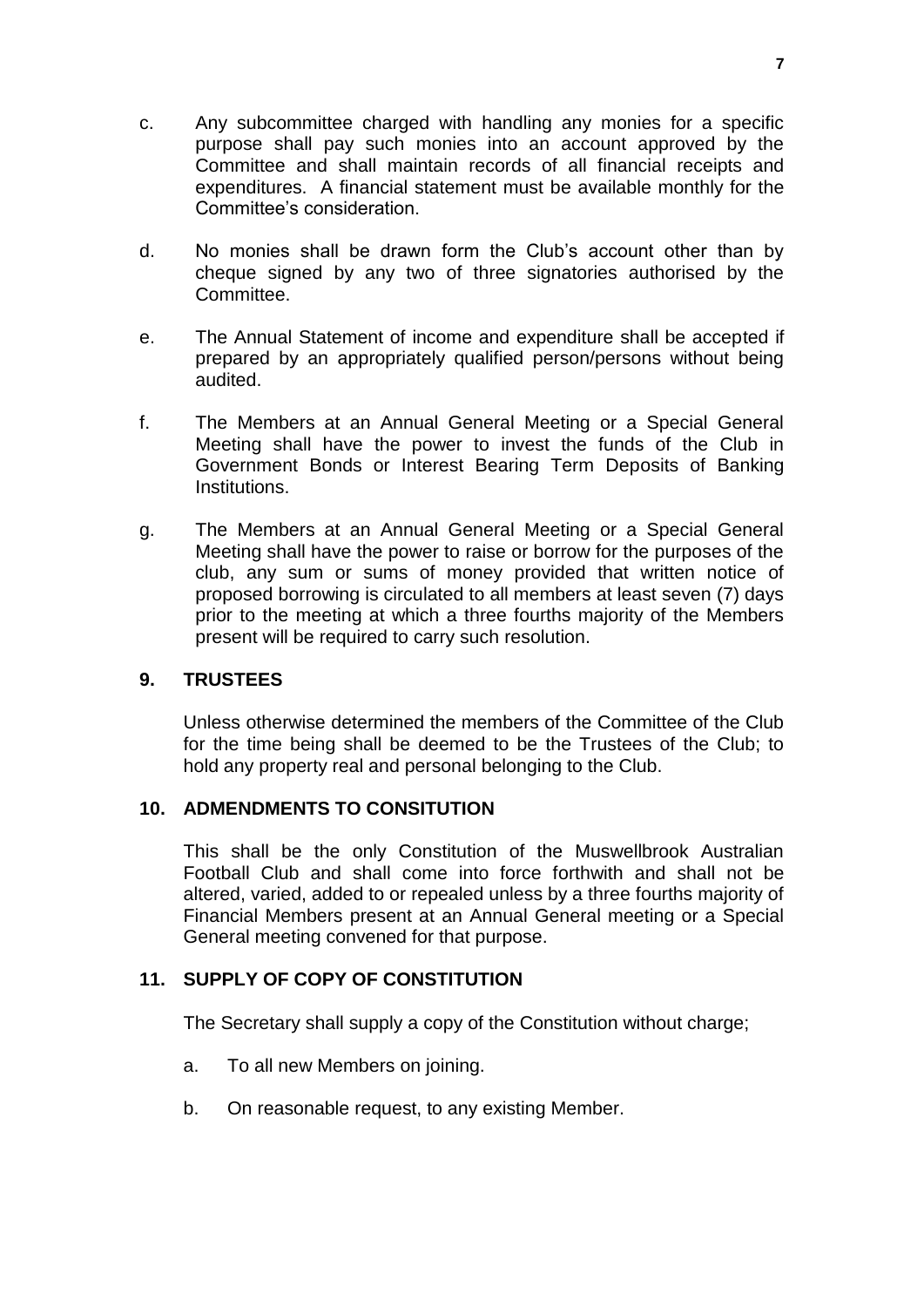#### **12. PROPERTY AND ASSETS**

The property, assets and income of the Club, wherever derived, shall be applied towards the promotion of the objects of the Club, and no portion thereof shall be paid or transferred either directly or indirectly by way divided, bonus or otherwise by way of profit to members generally of the Club. Provided that nothing herein contained shall prevent the payment in good faith of remuneration to any officers or servants of the Club or any Member in return for service actually rendered, nor prevent the payment or interest on money borrowed from any Member of the Club. Should the Club for any reason whatsoever cease to function any Member or person holding any Club monies or property shall forthwith pay the same to the Committee.

# **13. DISSOLUTION**

The Club shall be dissolved if;

- a. A resolution to this affect is carried by a three-fourth majority at a General Meeting. 21 days notice of the proposed resolution having been given to the Members.
- b. Financial membership drops to 15 or less. In the event of dissolution all property, assets and income shall be gifted to another Australian Football body having similar interests.

# **14. COACHING, TRAINING AND MEDICAL STAFF**

The Committee shall appoint a delegate to represent the Club at the meeting of the League/Association. Such delegate shall provide reports to the Committee.

#### **15. DELEGATES TO THE LEAGUE/ASSOCIATION**

The committee shall appoint a delegate to represent the Club at the meeting of the League/association. Such delegate shall provide reports to the Committee.

#### **16. MATCH SELECTION**

All Financial Members shall have the right to play in matches organised for their age group or grade. It shall be each Coach's responsibility to ensure that all players have equal opportunity to play in Club matches.

#### **17. TRAINING**

Players shall attend official training sessions as required by respective Coaches.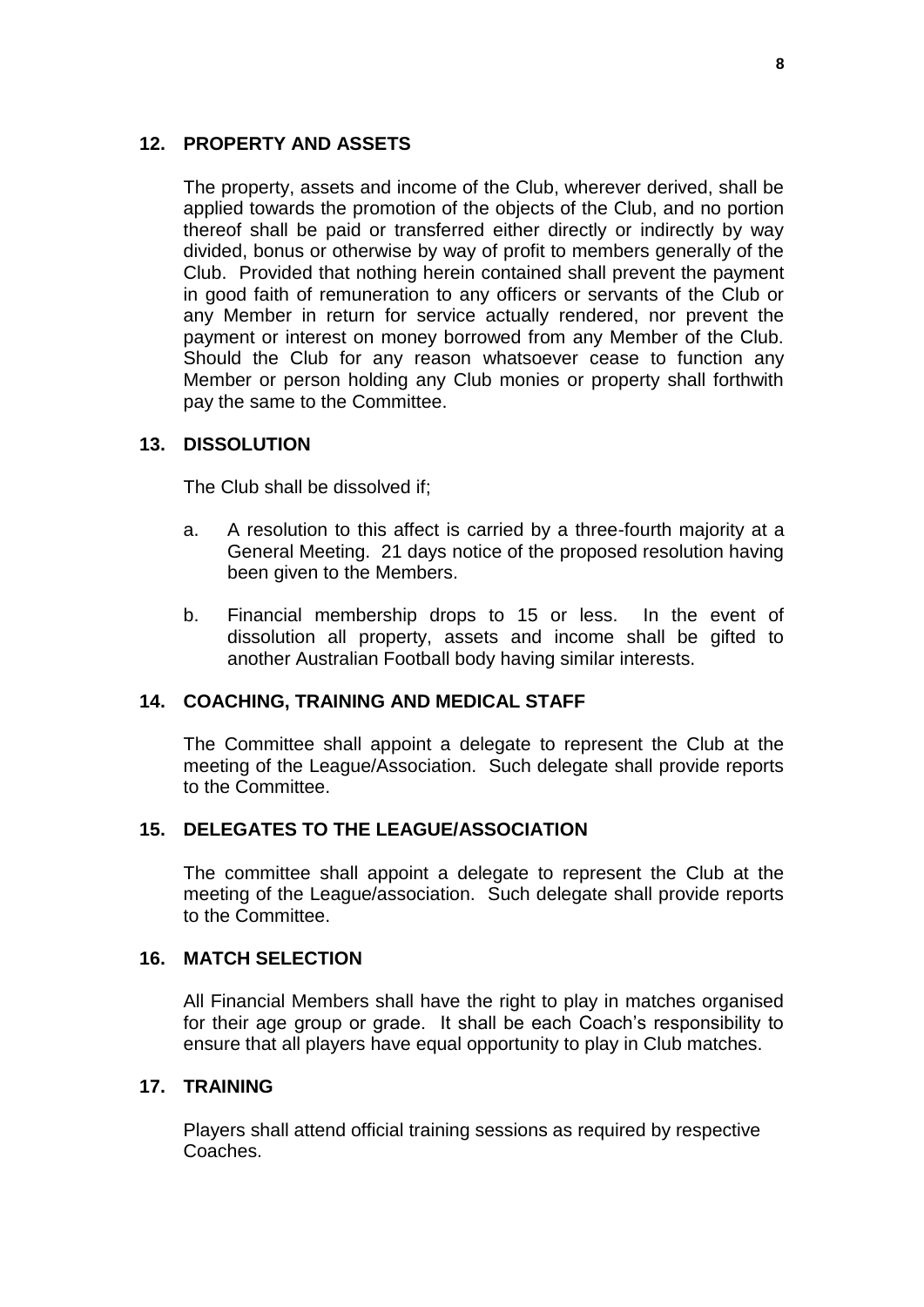#### **18. TROPHIES**

Trophies may be awarded in each age group or grade at the discretion of the Committee.

#### **19. INTERPRETATIONS**

- a. In the event of any question not provided for in this Constitution, then those rules applying to the Australian Football league shall apply. In any event the Club shall be bound by the rules provided by the Newcastle Football League Incorporated
- b. In the event of any question not provided for in Rule 19 (a) arising the Committee shall consider such question, which shall be determined by a majority vote.
- c. In this Constitution;
	- ➢ Masculine includes feminine, words importing singular include plural and words importing plural include singular where the context permits.
	- $\triangleright$  "In writing" or "written" means and included printing or other means of representing or reproducing words in visible form.
- d. Financial Members for purpose of voting and forming a quorum shall be the financial Ordinary Members and Honorary Life Members.

#### **20. BY-LAWS**

The Committee may promulgate By-laws governing the management of all Club activities and may vary and interpret such By-laws.

# **21. PRESS STATEMENTS**

No statements on the behalf of or in the name of the Club shall be made except by the President or by his authority or that of the Committee.

 $\mathcal{L}^{\text{max}}$ 

#### **AMENDMENT AGM – NOVEMBER 2006**

a. Life membership shall be awarded to Members of the Club who have played at least 100 games and or provided eight (8) years of dedicated service to the Club.

The decision shall be made by the appointed Committee at the time. ……………………………………………………………………………………